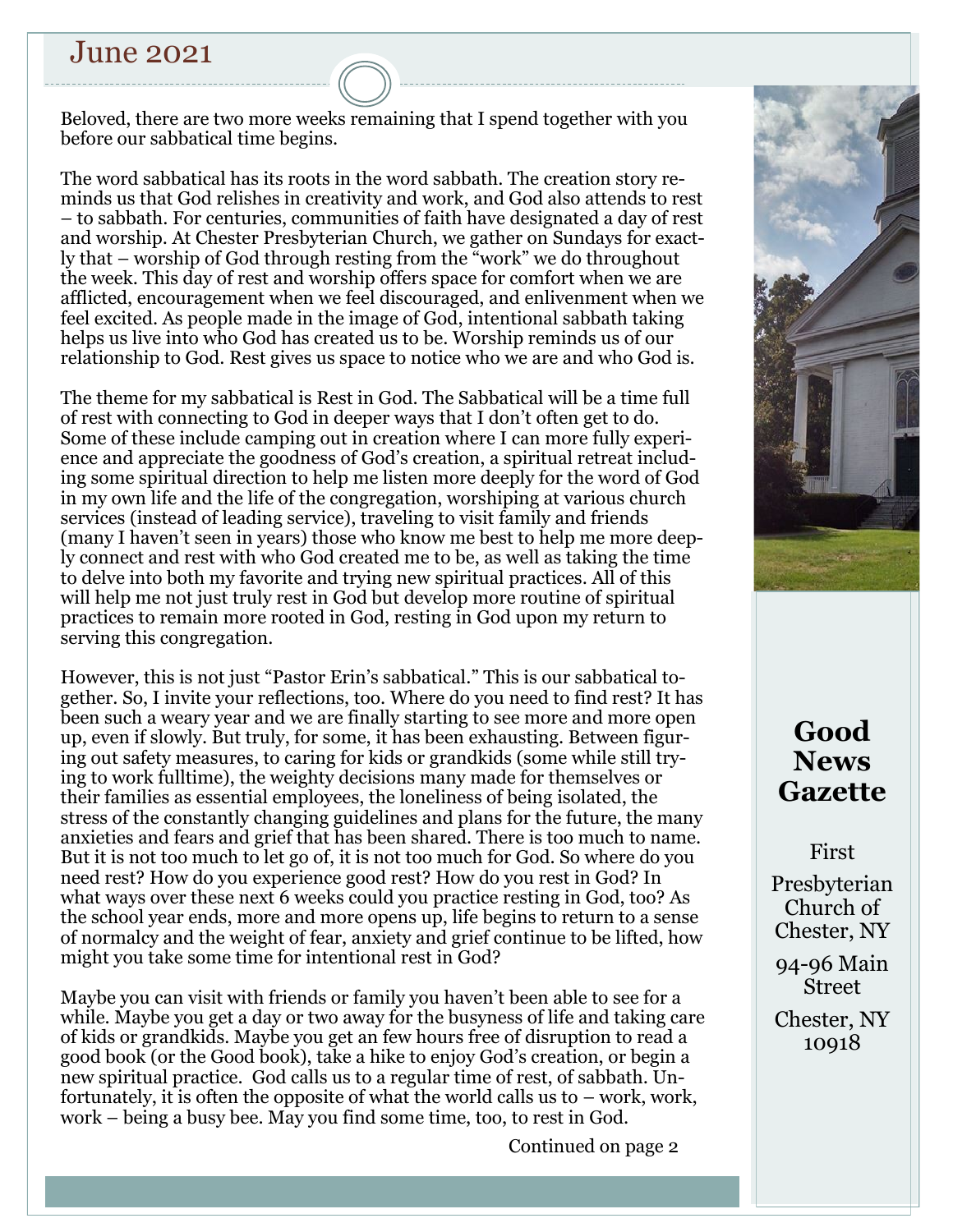

### **Prayer for Sabbatical**

O God, give us a time of refreshment and peace in the course of our busy lives and the collective life of this congregation. Grant that we may so find rest to rebuild our bodies and renew our minds in you. Grant that we may find peaceful and comfort as we rest in you, O Lord. Give us this time of spiritual, mental, physical, emotional rest that our spirits may be opened to the goodness of you and your creation. May we truly be renewed by the breath of your Spirit during this time so that we may boldly follow Christ our Lord. Amen.

## **Continued...**

During these 6 weeks (which will go faster than we think!), I pray that we will all experience God in new ways. Let us pay attention, notice, and share the new and good things that God is doing. Let us find space for worship and rest. Let us experience sabbatical – sabbath – and let God wash over us, between us, and within us. May God bless us with rest that we might come together again renewed in creativity, hope, and faith.

There are a slew of ministers in our presbytery who have graciously offered to help with pastoral care needs while I'm away, 7 to be exact! All from surrounding Presbyterian Churches. Along with this we have Commission Ruling Elders Lynn Costa and Edgar Hayes as well as honorably retired minister Duncan Nichol aiding in leading worship. We are surrounded by such great colleagues in ministry who won't just be here to aid in worship and in pastoral care need but will also be holding us in prayer during this time.

Session has the contact information for all of our coverage and it is best to contact one of our elders (Vicki Braidotti, Ron Brooks, Jerry Sutherland, Gene Winters, and Janet Writer) if a need arises. Our prayer chain and our Deacons are also available for a prayer concern to be lifted up or a needed phone call to check in. I have no doubts that our congregation will be well taken care of during these 6 weeks of being apart.

I pray that you and I both will experience rejuvenation and joy during this time. May God bless this time and use it for rest and rejuvenation that brings new energy so that we may continue to bear good fruit for years to come!

## **Possible Summer Bazaar**

There have been some conversations about doing something fun for and with our community. The idea of a late Summer Bazaar has been put forth by Session. It would include lawn and carnival games, popcorn, ice cream, possibly some burgers and hot dogs, and just an overall good time. We could potentially ask other groups, like Kiwanis, to join us, but before we get ahead of ourselves we need to see if there is interest within the congregation and what date might work best. We are looking into August, please check your calendar and share your thoughts. We would also need one or two members to chair/coordinate this event. We will have a meeting June  $2<sup>nd</sup>$  at 7pm to determine interest.

## **Crafters Corner**

We hope the crafters will keep busy throughout the summer months. There are many opportunities to work on crafts including helping to cut corks, paint corks, cut and paint pine cones, small crochet crafts, fleece crafters, helping to clean and/or paint barnwood. There are numerous supplies in the old nursery if you'd like to take a look and take something home. We are still collecting some items: Pallets, Clay Flower pots, Picture frames, Flatware, Tea cups Old spools of thread, Rulers or yardsticks, Wood scraps, Tin cans (no sharp edges please), Neck ties, slate, Wood cutting boards, Bicycles/bicycle parts, Metal bottle caps. old cabinets, sweaters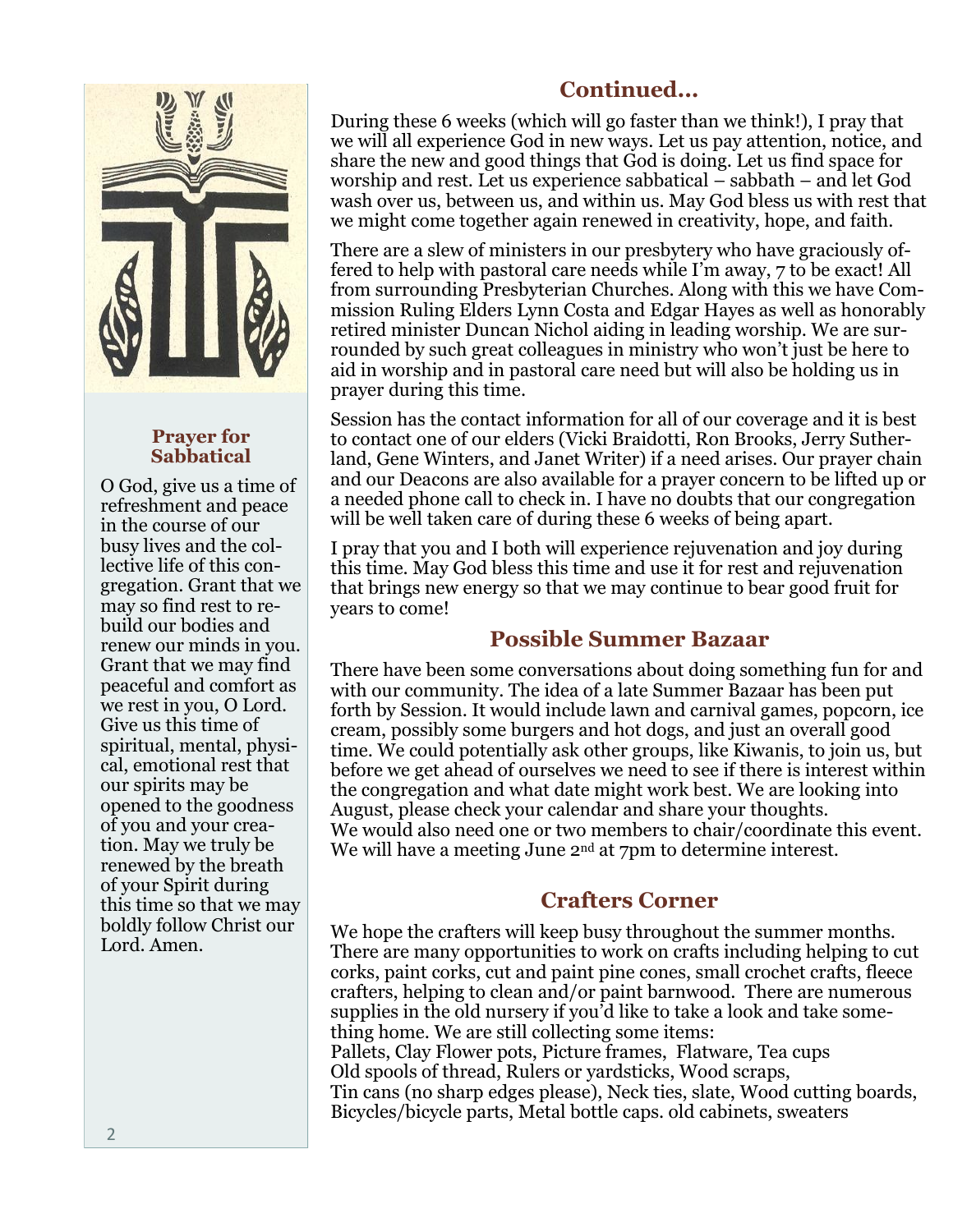## **Capital Campaign Update**

The end of June marks the close of the second year of our multi-year Capital Campaign. So far the total collected is about \$11,000. Over \$6,000 came from the congregation, \$300 from Women's Council, \$460 from memorial giving, and \$3731 from community giving! We project about another \$500-\$600 in pledges to come in by the end of June, but with that we are a little short of our goal of \$20,000. We knew this would be a possibility with so much unknown throughout the year. It is also unfortunate that the pricing of materials has gone up which has put a few projects on hold, including the manse porch as we discern adjusted funding. More information will come in August in regards to updates to the final numbers, completion of work, as well as information about year 3 for the campaign. However, Pastor Erin will leave you with one final challenge for this campaign year. If we are able to raise \$1000 in the month of June (not including what is already pledged), she and James will match it with a \$1000 donation. If you are unable to give, help spread the word, perhaps neighbors or friends would like to see this challenge met, too!

To date our total raised for both years of the campaign is:

- \$31,934 (without any grant funding)
- \$62,934 (with grant funding)

Thank you to everyone who has pledged, given, spread the word, and prayed for our Capital Campaign over these past two years, especially this past year. The Pandemic has certainly made things more difficult and with it we give even more thanks for being able to raise what we have for the year. God is good!

### **Community News**

### **Library Book Delivery**

The Chester Public Library offers homebound book delivery services for people who are unable to visit the library due to limited mobility, illness, or handicap. Homebound status can be permanent or temporary. Doctor's notes are not required. This is a FREE service. Call for more information: 845-469-4252

### **NY Project Hope (Coping with COVID)**

Feeling uncertain, overwhelmed, anxious during COVID? NY Project Hope is here to talk, to listen, and to support. They provide: Information Education Emotional support Links to resources Speak with one of their experienced counselors: dial 311 It is free, anonymous, and confidential

(A program of the NYS Office of Mental Health Funded by FEMA)

#### **Bottles and Cans**

Bring your bottles and cans for us to redeem and help support our mission and ministry! They can be dropped off at anytime by the side entrance to the sanctuary or by the barn door.

#### **Ruling Elders:**

Vicki Braidotti Ron Brooks Jerry Sutherland Gene Winters Janet Writer

#### **Deacons:**

Edna Babcock Jean Barrett-Helen Braidotti Joanne Brooks Catherine DeAngelis James Peterson— Moderator & treasurer

Church Office:

(845) 469-4877

E-mail:

info@chespresny.com

Website: www.chespresny.com

Facebook page: www.facebook.com/ chespresny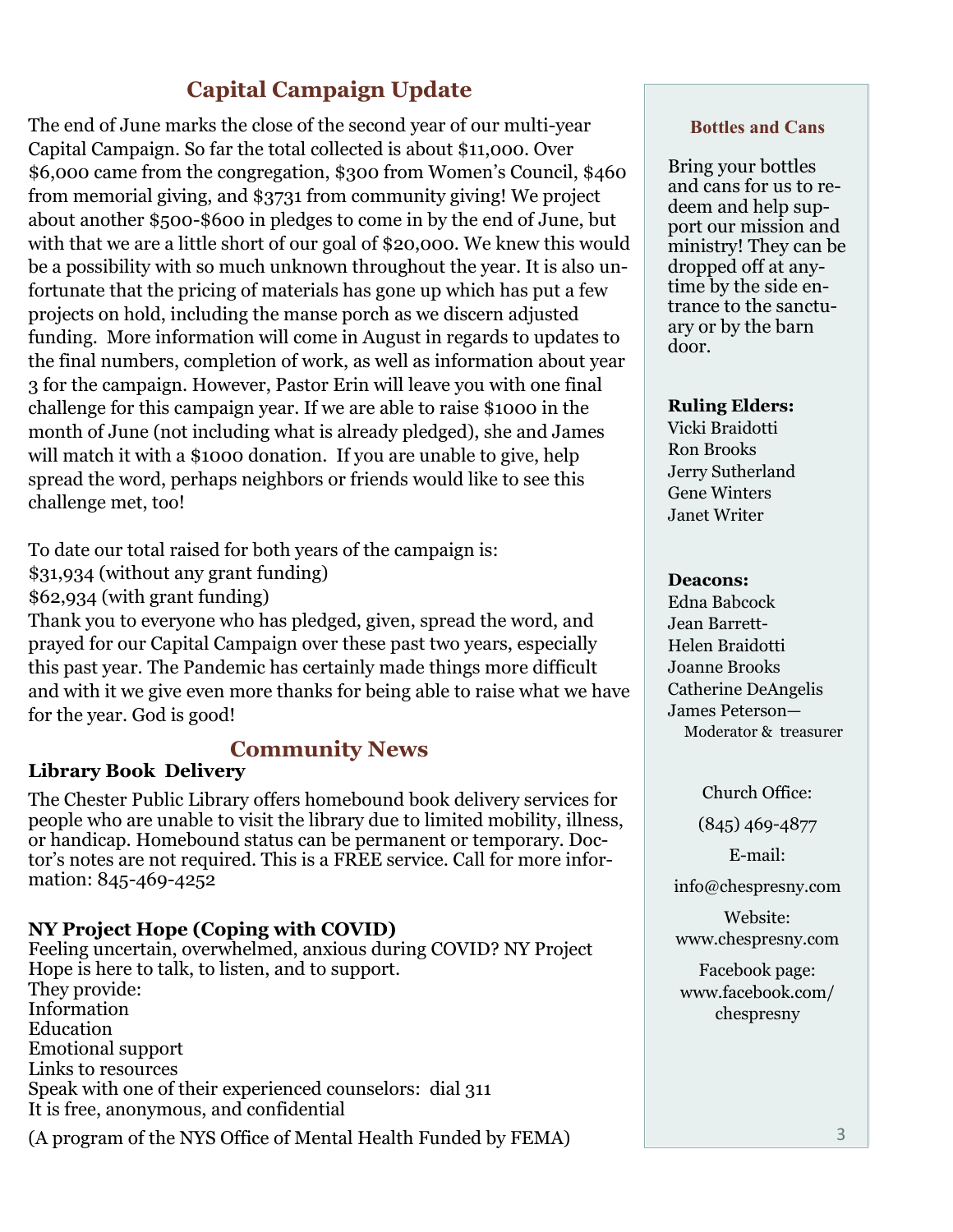

### **Recycling, currently collecting:**

-Vitamin and supplement packaging, Personal care and foot care packaging, and throat and nasal care packaging (blister packs, tubes, bottles, caps, lids, cans, boxes) and Infant formula and child nutrition packaging (tubs, bottles, caps, lids, cans, boxes) -Any old cell phone cases or Popsocket brand products —-disposable razors and its packaging —-empty writing instruments, glue sticks, watercolor dispensers, paint sets, and flexible packaging. -empty toothpaste tubes, mouthwash, old (clean) toothbrushes, empty floss containers, soap packaging, empty deodorant containers

There is a bin in the back of the sanctuary for any of these items <sup>4</sup>

## **Fundraising Plans**

Thank you to all who helped make our ziti fundraiser a success! We were able to raise about \$1000 selling over 100 meals.

Our next fundraiser endeavors will be our Chicken BBQ on June 12th and another small business raffle.

Help is needed as follows:

Coleslaw prep  $-$  Thursday, June 10<sup>th</sup> at 9am.

Mac Salad prep is still being coordinated. Announcements will go out via email and the bulletin. Please let James Peterson or Alan Eckard know if you are willing to help with the Mac Salad.

Depending on when the salads are ready to be packed, we will be packing either Friday or Saturday. Further announcements will be made via email and the bulletin.

Saturday, June 12th, we will need chicken help starting at 8am, so far we have 2 out of 5 people needed for this effort. If you haven't already please see the sign up sheet or talk to James Peterson

The raffle has been finalized. We will sell tickets throughout the month of June and raffle the gift cards off on the Sundays in July. The gift cards are as follows:

July 4: \$50 Sugar Loaf Taphouse; \$25 Bagel Girls

July 11: \$50 Rustic Wheelhouse; \$25 Long Lot Brewery

July 18: \$50 Cancun Inn; \$25 American House Ice Cream

July 25: \$50 Chester Diner; \$25 Main Street Pizza

Tickets are \$5 each and we will have printed copies for you to buy, sell, etc… starting the first Sunday in June.

### **Our first Partnership with the Village of Chester Arts Association:**

We are excited to announce our first event with VOCA: Workshops for Compassion

Our workshops are designed to give you tools to aide and alleviate the emotions of suffering. Our commonality unites us & together through art we gain understanding of our human condition.

June 1st: Workshop 1 - Grief, processing our grief is a common human condition. In this session we will share experiences and focus our energies into creating mandalas, traditional eastern Indian symbols as a vehicle to process our grief.

June 8th: Workshop 2 - Hope, in this session we explore far east prayer flags to create our own set of prayer flags with intentions of hope.

June 15th: Workshop 3 - Healing, we will take this session to reflect on our experiences and emotions using words and visual symbols to create personal visual journals.

If you are interested, please see Pastor Erin as space is limited. Right now, walk ins are welcome for June 1st.